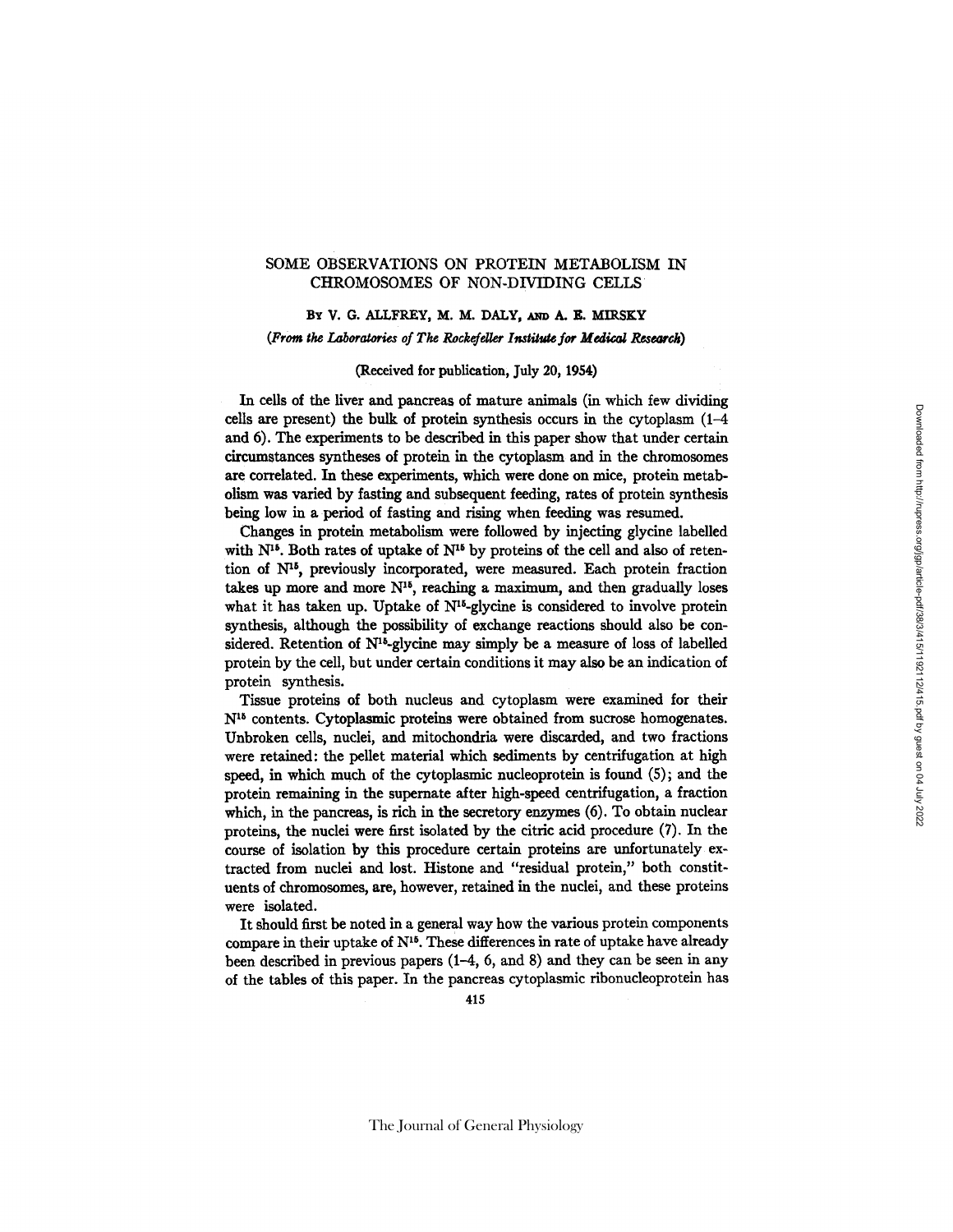by far the most rapid rate of uptake for the 1st hour, and afterwards the extent of  $N^{15}$  incorporation into this fraction is equalled and then exceeded by the supernatant protein of the cytoplasm. The ribonucleoprotein of the pancreas, however, can be further fractionated by ribonuclease digestion. One fraction obtained in this way (see entries in Table II for "pellet fragment") reaches a far higher level of activity at early times than does "supernatant" protein, and satisfies the requirements of a precursor material (6). In liver and kidney the cytoplasmic ribonucleoprotein has a higher level of activity than all other fractions considered for the time interval under investigation. Rates of  $N^{15}$ incorporation into histone and residual chromosome protein are lower, that for histone being the lowest of any of the protein components considered in the present investigation, and that for residual protein coming closer to the over-all rate for cytoplasmic protein.

In the first series of the present experiments mice were subjected to a prolonged fast and then divided into two groups in both of which uptake of  $N^{15}$ glycine was measured. In one group  $N^{15}$ -glycine was injected into animals immediately after being fed and in the other group while they were still fasting. The  $N^{15}$  uptake determinations of the various protein components, cytoplasmic and nuclear, are given in Table I for three organs--the pancreas, liver, and kidney.

Considering first the pancreas, the figures given in the top rows of the first columns show that in the first  $1\frac{1}{2}$  hours feeding caused a sharp increase in  $N^{16}$  uptake by the mixed tissue proteins and by the nucleoprotein and supernatant protein of the cytoplasm. For the corresponding times there is also a marked increase in  $N^{15}$  uptake by chromosomal proteins--histone and residual protein.

The increases in  $N^{15}$  uptake due to feeding observed in the pancreas are not found in liver and kidney. The effect of feeding on these tissues is, on the contrary, either to leave  $N^{15}$  uptake by proteins almost unchanged or to produce a slight decrease; and, it should be noted, the unchanged or diminished  $N^{16}$ uptake is found in the chromosomal proteins as well as in the cytoplasmic. The decrease in uptake is probably to be attributed to the glycine derived from the food diluting the injected  $N^{16}$ -glycine and so competing with it for incorporation into proteins. Feeding probably causes an increase in protein synthesis in the liver and kidney, as well as in the pancreas, but in the former organs N15-glycine uptake is impeded by the dilution effect to such an extent that an increase in synthesis is obscured. It should be emphasized that whatever the explanation of the difference due to feeding in  $N<sup>15</sup>$  uptake by liver and kidney on the one hand and by pancreas on the other, in all tissues the effects observed in cytoplasmic proteins are paralleled by those in chromosomal proteins.

In another series of experiments the effect of feeding on the retention of  $N^{16}$  by proteins was studied. The  $N^{16}$  uptake experiments yield significant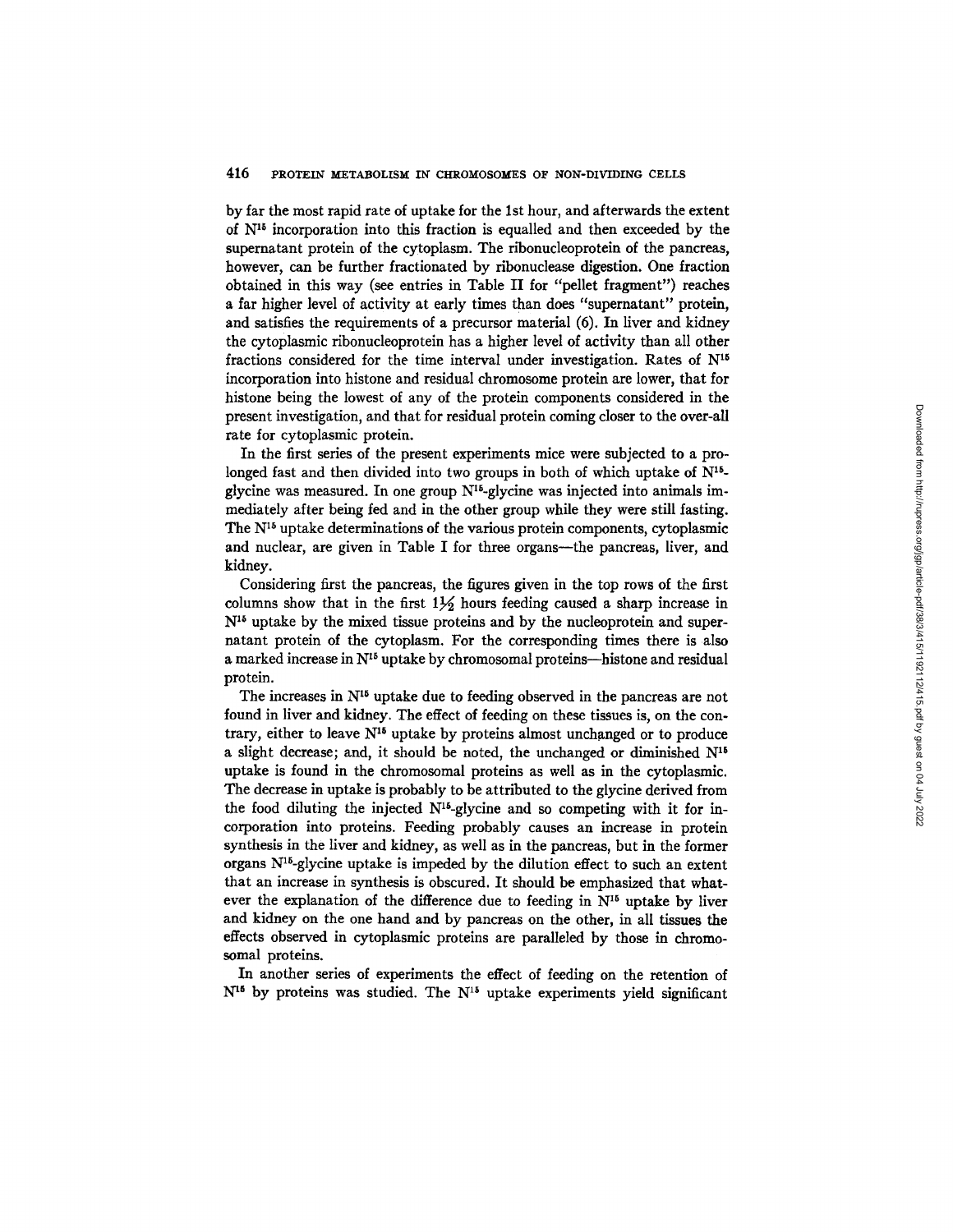## TABLE I

#### *Effects of Feeding and Fasting upon Glycine-N<sup>15</sup> Incorporations into Nuclear and Cytoplasmic Proteins of Pancreas, Liver, and Kidney*

The N<sup>15</sup> concentration in the various protein fractions is expressed relative to that of administered glycine-N<sup>16</sup> taken as 100. (Actual N<sup>16</sup> concentration of injected glycine 33.3 atom per cent  $N^{15}$  excess.)

All animals were fasted for  $4$  days, then divided into two groups. Animals in the first group, data for which are listed in the "fasted" columns of the table, were given N<sup>15</sup>-glycine intraperitoneally at zero time, and killed at the time intervals recorded.

Animals in the second group were fed 30 minutes prior to administering  $N^{18}$ -glycine (at  $t = 0$ ), then killed at the successive intervals recorded in the table.

|      | $\frac{100}{33.3}$<br>Atom per cent N <sup>15</sup> excess X |       |                                          |       |              |       |                        |       |        |       |
|------|--------------------------------------------------------------|-------|------------------------------------------|-------|--------------|-------|------------------------|-------|--------|-------|
| Time | Homogenate                                                   |       | Cytoplasmic proteins                     |       |              |       | Nuclear proteins       |       |        |       |
|      | Fasted                                                       | Fed   | Ribonucleoprotein<br>Supernate<br>pellet |       | Histone      |       | Residual<br>chromosome |       |        |       |
|      |                                                              |       | Fasted                                   | Fed   | Fasted       | Fed   | Fasted                 | Fed   | Fasted | Fed   |
|      |                                                              |       |                                          |       | (a) Pancreas |       |                        |       |        |       |
| hrs. |                                                              |       |                                          |       |              |       |                        |       |        |       |
| 0.5  | 0.288                                                        | 0.429 | 0.579                                    | 0.778 | 0.258        | 0.472 | 0.054                  | 0.084 | 0.114  | 0.184 |
| 1.0  | 0.460                                                        | 0.597 | 0.781                                    | 1.138 | 0.569        | 1.138 | 0.072                  | 0.097 | 0.250  | 0.331 |
| 1.5  | 0.703                                                        | 1.063 | 1.114                                    | 1.229 | 1.045        | 2.162 | 0.096                  | 0.180 | 0.423  | 0.541 |
| 3.0  | 1.129                                                        | 1.343 | 0.889                                    | 1.166 | 2.161        | 2.103 |                        | 0.195 |        | 0.667 |
|      | 1.407                                                        | 1.382 |                                          |       |              |       | 0.167                  |       |        |       |
| 4.5  | 1.164                                                        | 1.057 | 1.174                                    | 0.709 | 1.871        | 2.194 |                        |       |        |       |
| 6.0  | 1.081                                                        | 1.510 | 1.268                                    | 1.114 | 1.624        | 2.330 |                        |       |        |       |
|      |                                                              |       |                                          |       | $(b)$ Liver  |       |                        |       |        |       |
| 0.5  | 0.150                                                        | 0.159 | 0.264                                    | 0.306 | 0.105        | 0.111 | 0.066                  | 0.102 | 0.114  | 0.125 |
|      | 0.162                                                        | 0.159 |                                          |       |              |       | 0.094                  | 0.122 |        |       |
| 1.0  | 0.250                                                        | 0.269 | 0.463                                    | 0.478 | 0.197        | 0.197 | 0.091                  | 0.084 | 0.219  | 0.203 |
| 1.5  | 0.309                                                        | 0.255 | 0.679                                    | 0.564 | 0.285        | 0.297 | 0.120                  | 0.120 | 0.285  | 0.276 |
| 3.0  | 0.631                                                        | 0.553 | 0.823                                    | 0.768 | 0.622        | 0.607 | 0.198                  | 0.192 | 0.625  | 0.520 |
| 4.5  | 0.664                                                        | 0.661 | 0.883                                    | 0.789 | 0.682        | 0.631 |                        |       |        |       |
| 6.0  | 1.087                                                        |       | 1.223                                    | 1.081 | 1.084        | 0.858 |                        |       |        |       |
|      |                                                              |       |                                          |       | (c) Kidney   |       |                        |       |        |       |
| 0.5  | 0.084                                                        |       |                                          |       |              |       | 0.054                  |       |        |       |
| 1.5  | 0.144                                                        | 0.150 | 0.241                                    | 0.252 | 0.156        | 0.162 | 0.063                  | 0.063 | 0.132  |       |
| 3.0  | 0.367                                                        | 0.324 | 0.501                                    | 0.466 | 0.423        | 0.406 | 0.126                  | 0.126 |        |       |
| 4.5  | 0.436                                                        | 0.393 | 0.594                                    | 0.532 | 0.501        | 0.453 |                        |       |        |       |
| 6.0  | 0.595                                                        | 0.552 | 0.871                                    | 0.859 | 0.775        |       |                        |       |        |       |

results within several hours. In the experiments on  $N^{15}$  retention animals were studied for periods up to 90 hours. Mice were injected with a single dose of WS-glycine and then divided into two groups: one was fed for the next 90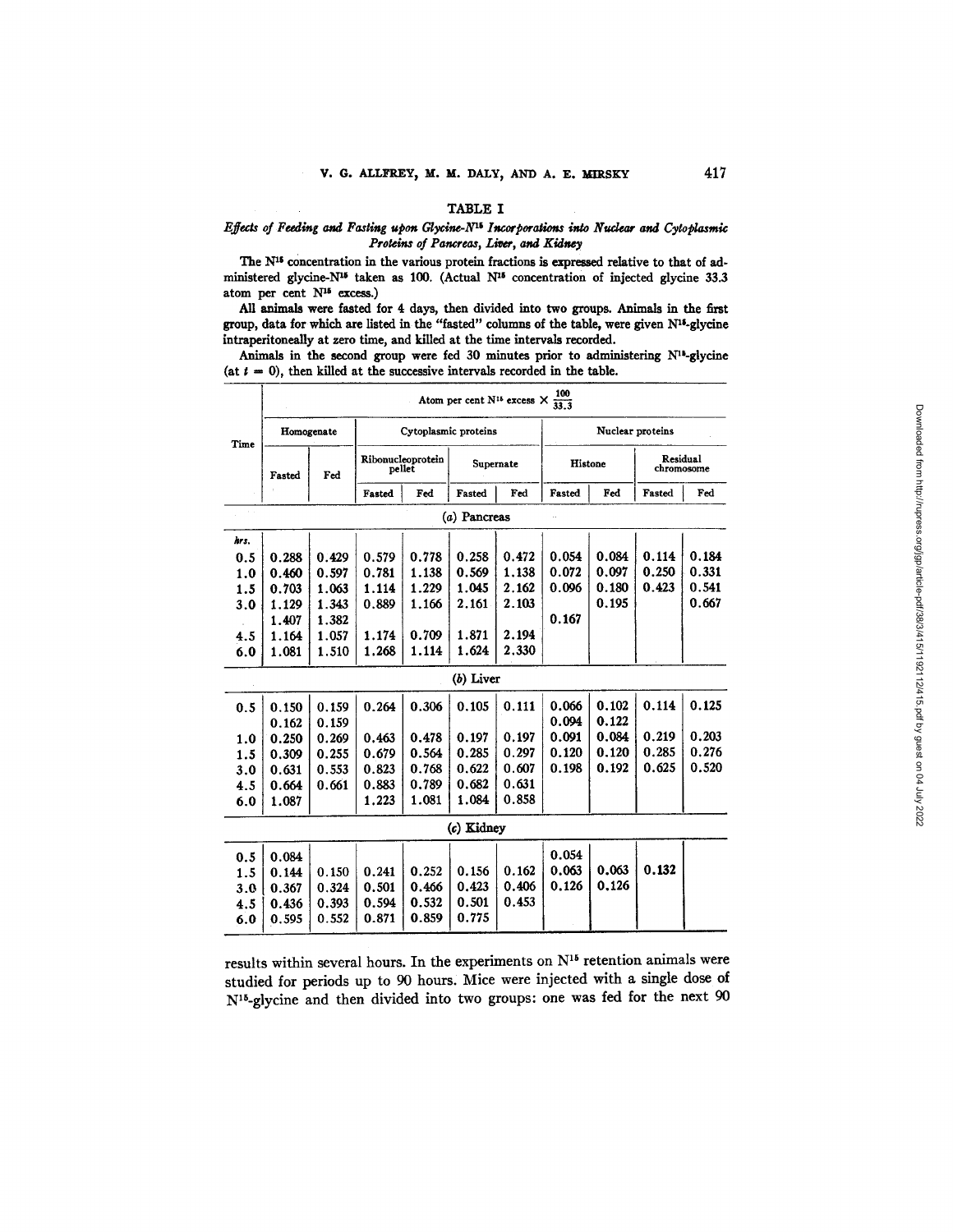hours; and the other was given nothing but glucose during this time. In Tables II, III, and IV determinations are given of the retention at varying time intervals of  $N^{15}$  by cytoplasmic and chromosomal proteins of pancreas, liver, and kidney. The main result of these experiments can be stated briefly: the effect of feeding is a marked decrease in retention of  $N^{16}$  by *both* cytoplasmic proteins and the histone and residual protein of chromosomes. Changes in  $N^{15}$  concentration in liver and kidney proteins due to feeding which were not found in the uptake experiments are observed in the retention studies.

Decreased retention of  $N^{15}$ , loss of  $N^{15}$ , caused by feeding in these experiments can be attributed to an increased rate of synthesis of unlabelled protein and to a more rapid loss of the originally labelled material. In the pancreas, particularly, feeding will obviously increase the secretion of digestive enzymes and so induce an increased synthesis of protein within the gland. It is noteworthy that along with the over-all rise in protein synthesis in the pancreas there is also an increase in the rate of histone synthesis. This correlation in the pancreas between synthesis of digestive enzymes and synthesis of histone was also found in experiments on  $N^{16}$ -glycine uptake. The top three rows of Table I show that an increase caused by feeding in the  $N<sup>15</sup>$  content of supernatant cytoplasmic protein (which is a fraction rich in the digestive enzymes) is accompanied by a sharp rise in the  $N<sup>16</sup>$  content of histone.

Variations in uptake and retention of  $N<sup>15</sup>$  by histones that are correlated with over-al changes of protein synthesis in tissues show that synthesis of histone is iln some way connected with synthesis of other proteins; and yet the  $N<sup>15</sup>$  uptake rate for histone is far lower than those for the other proteins considered in the present investigation. It is possible that the relatively low  $N<sup>15</sup>$  uptake of histone is due to variations in activity of histones in different chromosomal regions. This would mean that certain histone fractions have even lower  $N^{15}$  uptakes than those that have been determined and that a small fraction would show a high activity. In this connection it should be mentioned that fractionation experiments on histones have already shown histone to be a complex mixture and that there is a group of histones, exceedingly rich in lysine (9). The lysine-rich histones do not precipitate in the range about pH 10.5, and so would not have been included in the present determinations. Low  $N<sup>15</sup>$  uptake by histones may, on the other hand, be due to the fact that they are combined with DNA, a substance showing an exceedingly low turnover in non-dividing cells (8, 10-12).

The experiments described in this paper show clearly that under certain conditions uptake and retention of  $N^{15}$  by cytoplasmic and chromosomal proteins are correlated. These experiments do not disclose just how the correlation is accomplished. In a general way, however, it may be said that feeding mice brings about changes first of all in the cytoplasm of pancreas, liver, and kidney cells and that the changed condition of the cytoplasm in some way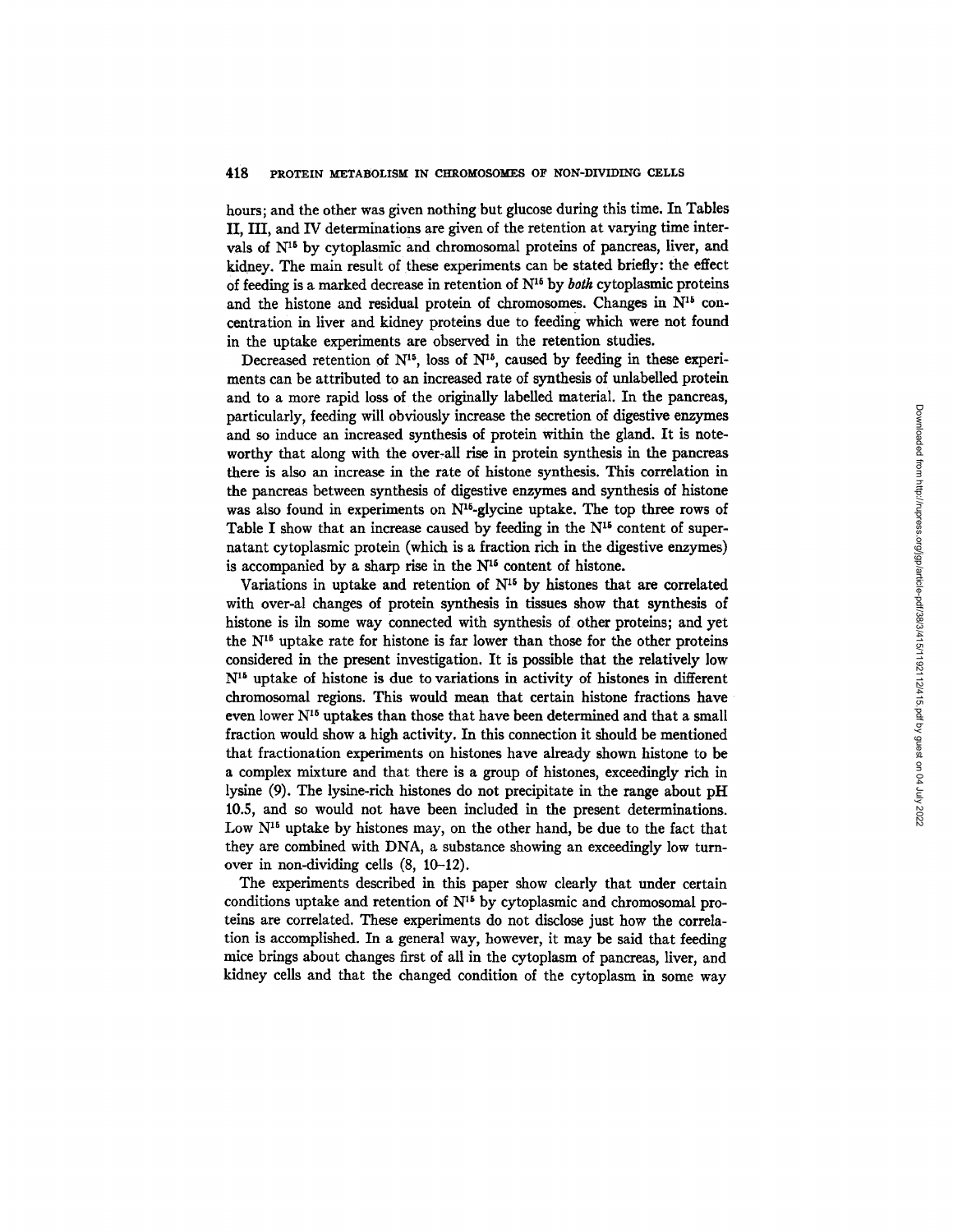## TABLE II

## *Time Course of N<sup>15</sup> Incorporation into Nuclear and Cytoplasmic Proteins of Mouse Pancreas Tissue*

N<sup>16</sup> concentration in protein expressed relative to that of administered glycine taken as 100. ( $N^{15}$  concentration in glycine administered 33.3 atom per cent  $N^{15}$  excess.)

(a) Uptake observed after intraperitoneal injection of  $N^{15}$ -glycine at time zero. Animals fasted during the experiment and for 20 hours prior to glycine administration.

(b)  $N^{16}$  retention in pancreas proteins of mice during prolonged fasting. Each animal received  $N^{15}$ -glycine intraperitoneally at time zero. Animals had access to a glucose-vitamin solution, but no other food was supplied.

(c)  $N^{16}$  retention in pancreas proteins of fed mice. Each animal received  $N^{16}$ -glycine intraperitoneally at time zero. Animals fed their regular diet throughout the duration of the experiment.

|       | Atom per cent N <sup>16</sup> excess $\times \frac{100}{33.3}$ |                                                                        |                      |                  |         |                        |  |  |  |
|-------|----------------------------------------------------------------|------------------------------------------------------------------------|----------------------|------------------|---------|------------------------|--|--|--|
| Time  |                                                                |                                                                        | Cytoplasmic proteins | Nuclear proteins |         |                        |  |  |  |
|       | Homogenate                                                     | Ribonucleo-<br>protein pellet                                          | Pellet<br>fragment   | Supernate        | Histone | Residual<br>chromosome |  |  |  |
|       |                                                                | (a) Glycine- $N15$ uptake in pancreas protein following a 20 hour fast |                      |                  |         |                        |  |  |  |
| hrs.  |                                                                |                                                                        |                      |                  |         |                        |  |  |  |
| 0.5   | 0.315                                                          | 0.550                                                                  |                      | 0.201            |         |                        |  |  |  |
| 1.0   | 0.834                                                          | 1.320                                                                  |                      | 0.765            |         |                        |  |  |  |
| 1.5   | 1.119                                                          | 1.596                                                                  | 3.426                | 1.635            | 0.189   | 0.562                  |  |  |  |
| 2.0   | 1.254                                                          | 1.314                                                                  |                      | 1.779            |         |                        |  |  |  |
| 3.0   | 1.086                                                          | 1.017                                                                  | 2.240                | 1.248            | 0.233   | 0.638                  |  |  |  |
| 4.0   | 0.924                                                          | 0.894                                                                  |                      | 1.131            |         |                        |  |  |  |
| 4.5   | 0.860                                                          | 0.820                                                                  |                      | 1.130            |         |                        |  |  |  |
| 5.0   | 0.834                                                          | 0.762                                                                  |                      | 1.134            | 0.197   | 0.655                  |  |  |  |
| 6.0   | 0.939                                                          |                                                                        |                      |                  | 0.203   | 0.673                  |  |  |  |
|       |                                                                | $(b)$ N <sup>15</sup> retention in pancreas proteins of fasted animals |                      |                  |         |                        |  |  |  |
| 17.5  | 0.568                                                          | 0.875                                                                  | 0.657                | 0.762            |         |                        |  |  |  |
| 18.25 | 0.503                                                          |                                                                        |                      |                  | 0.200   | 0.525                  |  |  |  |
| 41.5  | 0.472                                                          | 0.353                                                                  | 0.403                | 0.641            |         |                        |  |  |  |
| 42.0  | 0.428                                                          |                                                                        |                      |                  | 0.178   |                        |  |  |  |
| 89.0  | 0.409                                                          | 0.338                                                                  |                      | 0.525            |         |                        |  |  |  |
| 90.0  | 0.350                                                          |                                                                        |                      |                  | 0.175   | 0.425                  |  |  |  |
|       |                                                                | $(c)$ N <sup>15</sup> retention in pancreas proteins of fed animals    |                      |                  |         |                        |  |  |  |
| 1.0   | 0.722                                                          |                                                                        |                      |                  | 0.111   | 0.348                  |  |  |  |
| 24.0  | 0.322                                                          |                                                                        |                      |                  | 0.131   |                        |  |  |  |
| 49.0  | 0.252                                                          |                                                                        |                      |                  |         |                        |  |  |  |
| 91.0  | 0.178                                                          |                                                                        |                      |                  | 0.078   |                        |  |  |  |

The pellet fragment comprises the proteins which are released by ribonuclease digestion of the total ribonucleoprotein pellet (6).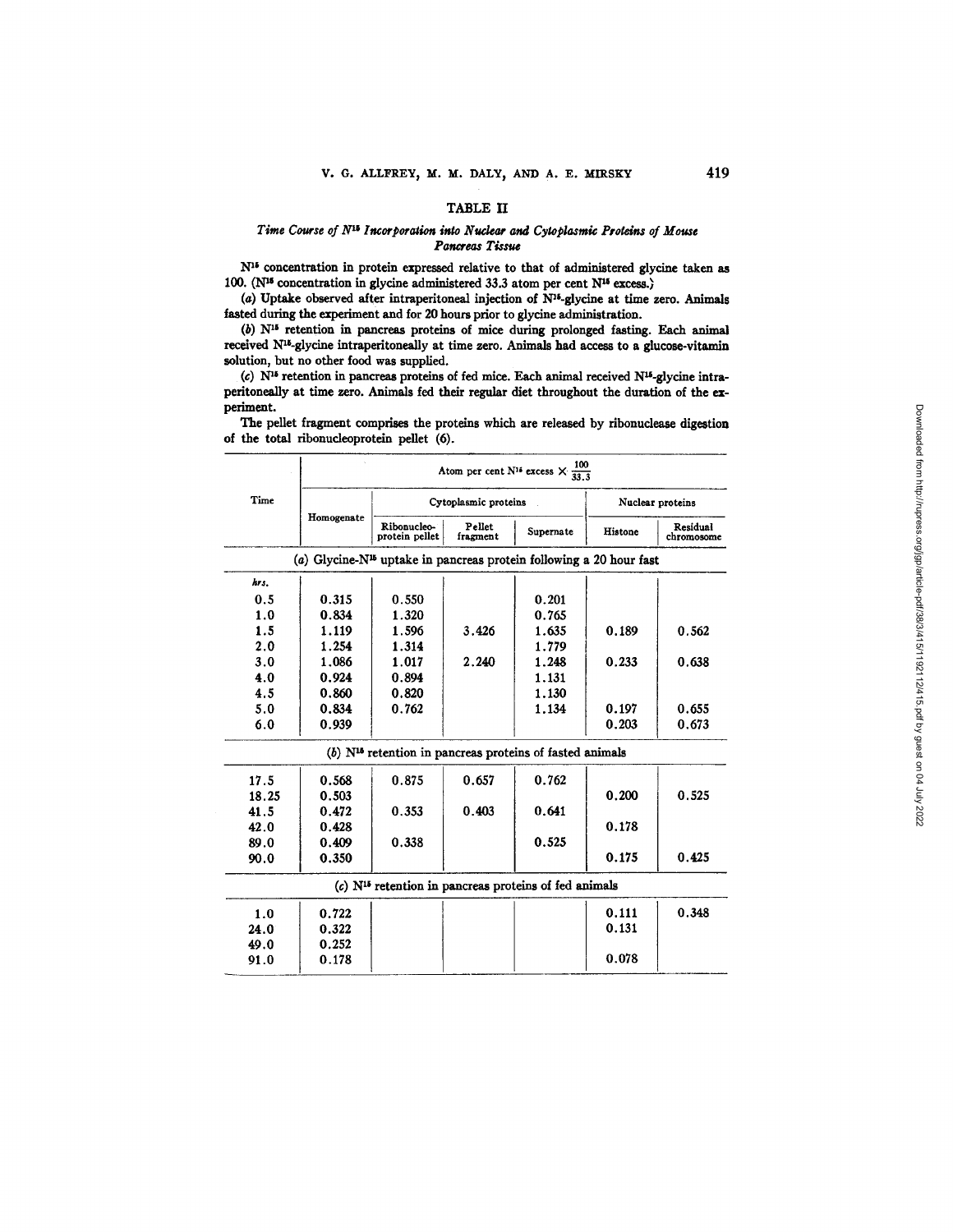## TABLE III

## *Time Course of N<sup>15</sup> Incorporation into Nuclear and Cytoplasmic Proteins of Mouse Li~er Tissue*

N<sup>16</sup> concentration in protein expressed relative to that of administered glycine taken as 100. (N<sup>15</sup> concentration in glycine administered 33.3 atom per cent N<sup>15</sup> excess.)

 $(a)$  Uptake observed after intraperitoneal injection of  $N^{15}$ -glycine at time zero. Animals fasted during the experiment and for 20 hours prior to glyeine administration.

(b) Nli retention in liver proteins of mice during prolonged fasting. Each animal received N<sup>15</sup>-glycine intraperitoneally at time zero. Animals had access to a glucose-vitamin solution, but no other food was supplied.

(c)  $N^{15}$  retention in liver proteins of fed mice. Each animal received  $N^{15}$ -glycine intraperitoneally at time zero. Animals fed their regular diet throughout the duration of the experiment,

|       | $\frac{100}{33.3}$<br>Atom per cent N <sup>15</sup> excess X |                                                                        |           |                  |                        |  |  |  |
|-------|--------------------------------------------------------------|------------------------------------------------------------------------|-----------|------------------|------------------------|--|--|--|
| Time  |                                                              | Cytoplasmic proteins                                                   |           | Nuc'ear proteins |                        |  |  |  |
|       | Homogenate                                                   | Ribonucleo-<br>protein pellet                                          | Supernate | Histone          | Residual<br>chromosome |  |  |  |
|       |                                                              | (a) Glycine- $N^{15}$ uptake in liver protein following a 20 hour fast |           |                  |                        |  |  |  |
| hrs.  |                                                              |                                                                        |           |                  |                        |  |  |  |
| 0.5   | 0.177                                                        | 0.321                                                                  | 0.147     |                  |                        |  |  |  |
| 1.0   | 0.330                                                        | 0.630                                                                  | 0.300     |                  |                        |  |  |  |
| 1.5   | 0.399                                                        | 0.669                                                                  | 0.366     | 0.207            | 0.388                  |  |  |  |
| 2.0   | 0.519                                                        | 0.777                                                                  | 0.471     |                  |                        |  |  |  |
| 3.0   | 0.551                                                        | 0.810                                                                  | 0.567     | 0.255            | 0.534                  |  |  |  |
| 4.0   | 0.588                                                        | 0.729                                                                  | 0.528     |                  |                        |  |  |  |
| 4.5   | 0.620                                                        | 0.805                                                                  | 0.570     |                  |                        |  |  |  |
| 5.0   | 0.696                                                        | 0.819                                                                  | 0.579     | 0.222            | 0.647                  |  |  |  |
| 6.0   |                                                              |                                                                        |           | 0.243            | 0.702                  |  |  |  |
|       |                                                              | $(b)$ N <sup>15</sup> retention in liver proteins of fasted animals    |           |                  |                        |  |  |  |
| 17.5  | 0.850                                                        | 0.983                                                                  | 0.875     |                  | 0.768                  |  |  |  |
| 18.25 | 0.778                                                        |                                                                        |           | 0.241            | 0.741                  |  |  |  |
| 41.5  | 0.609                                                        | 0.697                                                                  | 0.697     |                  | 0.597                  |  |  |  |
| 42.0  | 0.682                                                        |                                                                        |           | 0.265            |                        |  |  |  |
| 89.0  | 0.516                                                        | 0.587                                                                  | 0.578     | 0.206            | 0.503                  |  |  |  |
| 90.0  | 0.528                                                        |                                                                        |           | 0.231            | 0.497                  |  |  |  |
|       |                                                              | $(c)$ N <sup>15</sup> retention in liver proteins of fed animals       |           |                  |                        |  |  |  |
| 1.0   | 0.339                                                        |                                                                        |           | 0.132            | 0.291                  |  |  |  |
| 24.0  | 0.538                                                        |                                                                        |           | 0.234            | 0.553                  |  |  |  |
| 49.0  | 0.434                                                        |                                                                        |           | 0.203            | 0.466                  |  |  |  |
| 91.0  | 0.316                                                        |                                                                        |           | 0.122            | 0.291                  |  |  |  |

produces a change in the nucleus. Modifications in chromosomal proteins may, therefore, be regarded as a response to an altered cytoplasm. Since it is well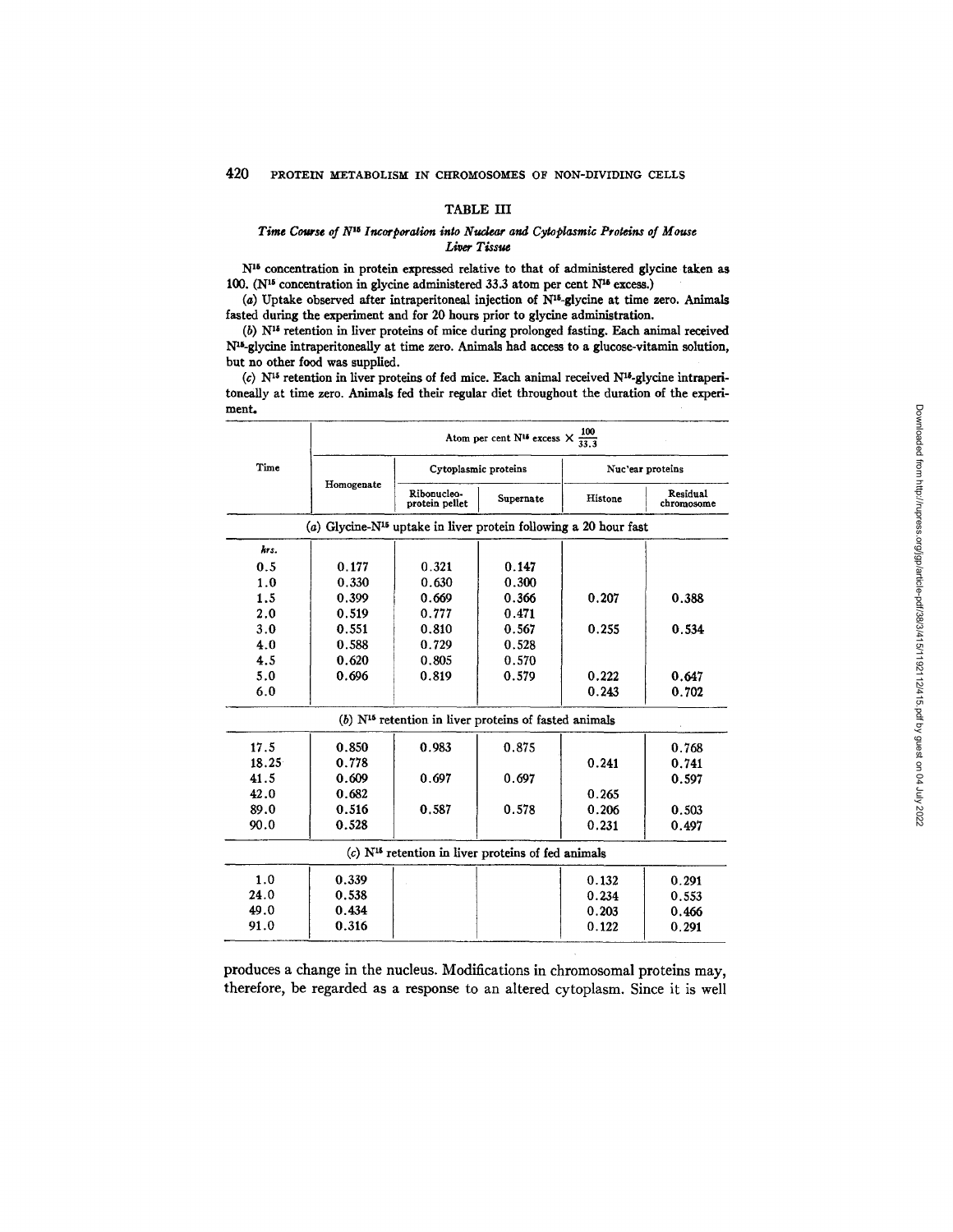#### TABLE IV

#### *Time Course of Glycine-N<sup>15</sup> Incorporation into Nuclear and Cytoplasmic Proteins of Mouse Kidney Tissue*

N<sup>15</sup> concentration in protein expressed relative to that of administered glycine taken as 100. (N<sup>16</sup> concentration in glycine administered 33.3 atom per cent N<sup>16</sup> excess.)

(a) Uptake observed after intraperitoneal injection of  $N^{14}$ -glycine at time zero. Animals fasted during the experiment and for 20 hours prior to glycine administration.

 $(b)$  N<sup>15</sup> retention in kidney proteins of mice during prolonged fasting. Each animal received N<sup>15</sup>-glycine intraperitoneally at time zero. Animals had access to a glucose-vitamin solution, but no other food was supplied.

(c)  $N^{15}$  retention in kidney proteins of fed mice. Each animal received  $N^{15}$ -glycine intraperitoneally at time zero. Animals fed their regular diet throughout the duration of the experiment.

|       | Atom per cent N <sup>16</sup> excess $\times \frac{100}{33.3}$ |                                                                                |                  |                        |  |  |  |
|-------|----------------------------------------------------------------|--------------------------------------------------------------------------------|------------------|------------------------|--|--|--|
| Time  | Homogenate                                                     | Cytoplasmic<br>proteins                                                        | Nuclear proteins |                        |  |  |  |
|       |                                                                | Ribonucleoprotein<br>pellet                                                    | Histone          | Residual<br>chromosome |  |  |  |
|       |                                                                | (a) Glycine-N <sup>15</sup> uptake in kidney proteins following a 20 hour fast |                  |                        |  |  |  |
| hrs.  |                                                                |                                                                                |                  |                        |  |  |  |
| 0.5   | 0.075                                                          | 0.138                                                                          |                  |                        |  |  |  |
| 1.0   | 0.153                                                          | 0.261                                                                          |                  |                        |  |  |  |
| 1.5   | 0.225                                                          | 0.330                                                                          | 0.111            | 0.171                  |  |  |  |
| 2.0   | 0.297                                                          | 0.385                                                                          |                  |                        |  |  |  |
| 3.0   | 0.330                                                          | 0.487                                                                          | 0.137            | 0.260                  |  |  |  |
| 4.0   | 0.334                                                          | 0.451                                                                          |                  |                        |  |  |  |
| 4.5   | 0.364                                                          | 0.507                                                                          |                  |                        |  |  |  |
| 5.0   | 0.394                                                          | 0.528                                                                          | 0.137            | 0.332                  |  |  |  |
| 6.0   | 0.482                                                          |                                                                                | 0.156            |                        |  |  |  |
|       |                                                                | $(b)$ N <sup>15</sup> retention in kidney proteins of fasted animals           |                  |                        |  |  |  |
| 17.5  | 0.657                                                          |                                                                                |                  |                        |  |  |  |
| 18.25 | 0.606                                                          |                                                                                | 0.184            |                        |  |  |  |
| 41.5  | 0.509                                                          |                                                                                |                  |                        |  |  |  |
| 42.0  | 0.491                                                          |                                                                                | 0.141            |                        |  |  |  |
| 89.0  | 0.457                                                          |                                                                                |                  |                        |  |  |  |
| 90.0  | 0.443                                                          |                                                                                | 0.122            |                        |  |  |  |
|       |                                                                | (c) N <sup>15</sup> retention in kidney proteins of fed animals                |                  |                        |  |  |  |
| 1.0   | 0.183                                                          |                                                                                |                  |                        |  |  |  |
| 24.0  | 0.384                                                          |                                                                                | 0.119            |                        |  |  |  |
| 49.0  | 0.316                                                          |                                                                                |                  |                        |  |  |  |
| 91.0  | 0.256                                                          |                                                                                | 0.088            |                        |  |  |  |

known that chromosomes influence activities in the cytoplasm, it may be supposed that modifications in chromosomal proteins, especially those com-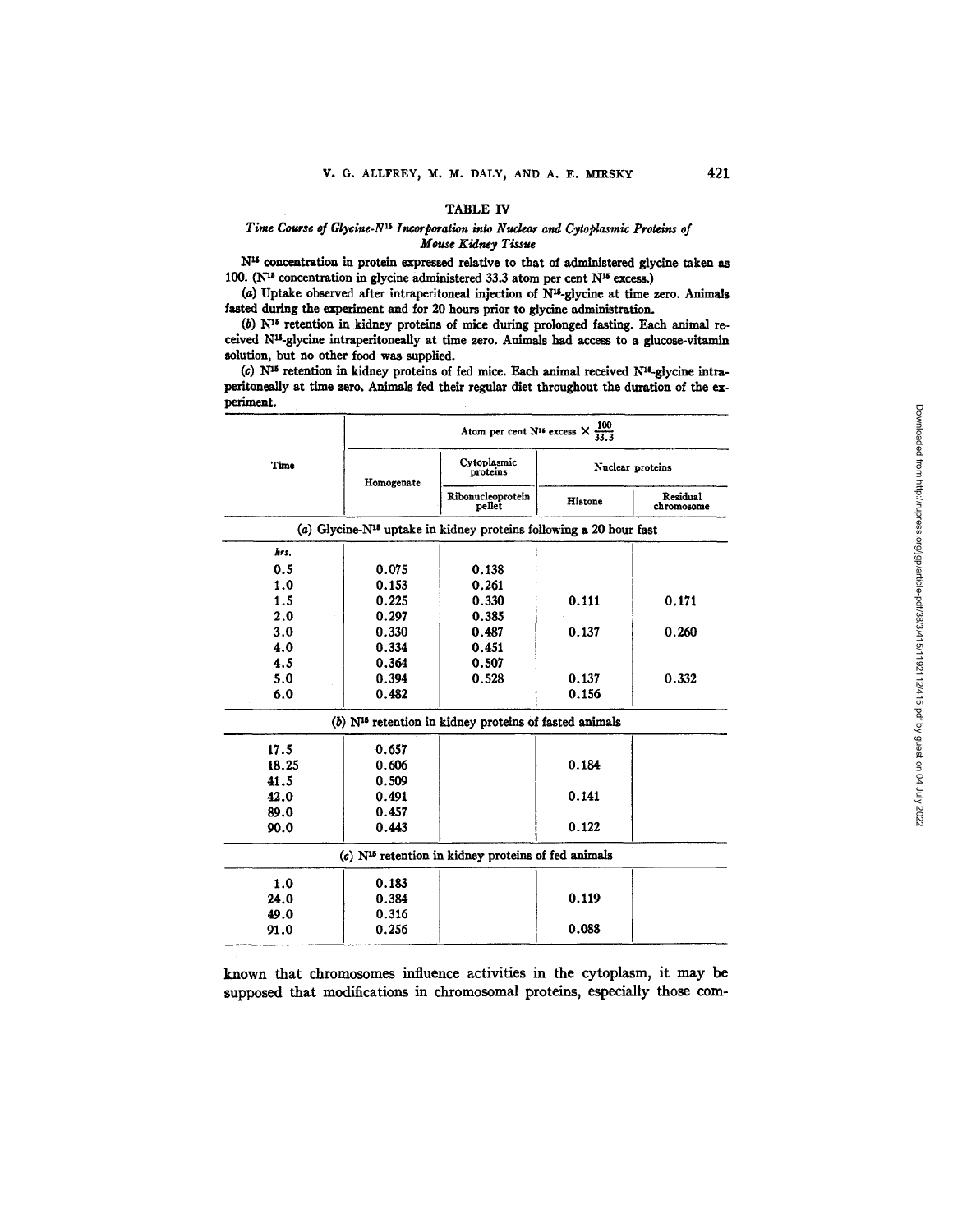bined with DNA, will affect the way in which the chromosomes influence the cytoplasm. There can be little doubt that we are here dealing in a fragmentary way with interactions between cytoplasm and chromosomes, and that the pattern of interaction here considered--the cytoplasm, changed by external conditions, producing modifications in the chromosomes and these modifications reacting upon the cytoplasm--holds for physiological changes in nondividing cells and also for the differentiation that occurs in the course of development.

#### EXPERIMENTAL

Adult animals, both male and female, of the Rockefeller Institute colony of Swiss mice were used in these experiments. They were kindly given to us by the Laboratories of the Division of Medicine and Public Health of The Rockefeller Foundation. The mice were 6 or 7 months old and just past their prime with respect to breeding, though still capable of reproduction. In the experiments summarized in Table I, the animals were subjected to a prolonged fast of 4 days before the injection of glycine. A fast of 4 days is extreme for mice. At the end of the fast 15 per cent of the animals mere dead or moribund while the survivors had lost about 25 per cent of their body weight. The livers and pancreases of these mice had lost about one-third of their weight. The survivors were divided into two groups: one group was fed whole milk to which 3 per cent casamino acids (Difco) and  $0.03$  per cent *l*-tryptophane were added. 30 minutes after the mice had begun to feed, they were injected with  $N^{16}$ glycine (33.3 atom per cent  $N^{16}$  excess). The other group was injected with glycine while still fasting. The injections of glycine were given intraperitoneally, the animals receiving 1.0 mg. glycine per 0.75 gm. body weight.

In the series of experiments in which the retention of  $N^{15}$  by proteins was studied, the animals were injected with  $N^{16}$ -glycine (1.0 mg. per gm. body weight) and then divided into two groups: one group was fed its regular diet of bread, milk, and Purina fox chow; the other was fed a nitrogen-free diet consisting of mammalian Ringer's solution containing 10 per cent glucose and 0.3 ml. per liter poly-vi-sol (Mead Johnson and Co.) for the period of the experiment.

All animals were killed by decapitation after ether anesthesia. The organs were removed and placed immediately into a container chilled in ice or directly into an ice cold sucrose or citric acid solution. All further operations were carried out in the cold except when otherwise indicated. For each preparation of nuclear proteins, the organs of about 50 mice were required, while for the preparation of pellet protein 8 mice were used.

Preparation of the Pellet Material.--Tissue samples were homogenized in either a glass tube fitted with a teflon pestle or a Waring blendor run at low speed  $(35 \text{ y})$ . For pancreas a solution of 0.25  $\text{M}$  sucrose containing 0.01  $\text{M}$  citrate (to inhibit desoxyribonuclease) and 0.1 mg./ml, soy bean trypsin inhibitor was used. Liver and kidney were homogenized in 0.25 M sucrose.

Homogenates were centrifuged at 5000  $\times$  g for 10 minutes, the residues washed once with sucrose solution, and the combined supematants and washings centrifuged again for 10 minutes at 5000  $\times$  g. The sediments contained nuclei, mitochondria, and unbroken cells, and were discarded. The final supematant was centrifuged in the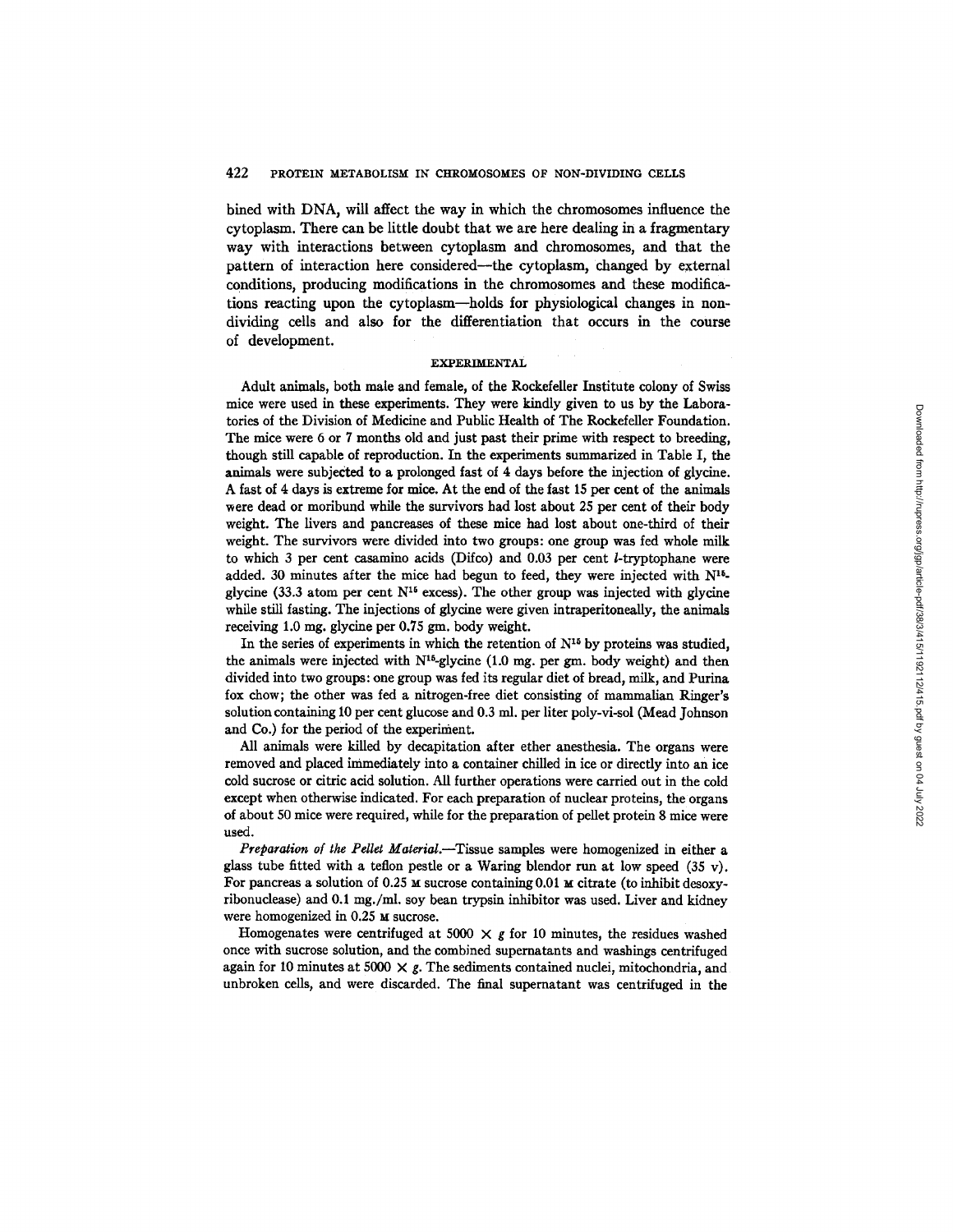Spinco model L ultracentrifuge for 30 minutes at 40,000 R.P.M. (105,400  $\times g$ ). The pellet was washed by resuspension in sucrose and resedimented in the ultracentrifuge.

The pellet material was resuspended and treated with ribonuclease to remove RNA; the protein was precipitated with 5 per cent trichloroacetic acid, washed several times with trichloroacetic acid, hot alcohol, and ether, and dried for 10 minutes at 110°C.

The protein remaining in the supernatant obtained after sedimenting the pellet material was also prepared for  $N^{16}$  analysis. The supernatant solution was brought to pH 5.4 by the addition of acetic acid in order to precipitate nudeoprotein which did not sediment in the ultracentrifuge. The supernatant proteins were then precipitated with trichloroacetic acid and washed with trichloroacetic acid, hot alcohol, and ether and dried.

*Preparation of Nuclear Proteins.*---Nuclei were isolated by the citric acid procedure (7). Tissues were placed in the Waring blendor with a mixture of ice and a large volume of 1 per cent citric acid and blended for 8 minutes. The homogenate was strained through gauze and flanndette, and then centrifuged. By repeated washings with 0.2 per cent citric acid and by gradually diminishing the speed and time of centrifugation, microscopically dean preparations of liver and pancreas nuclei were obtained. Good preparations of kidney nuclei could not be obtained by this procedure, but they were satisfactory for the preparation of histone.

Histone was prepared by extracting one portion of the suspension of nuclei with  $0.25 \text{ N H}_2\text{SO}_4$  (final concentration) in the cold for 10 minutes. The extract was dialyzed against water, and the histone precipitated by the addition of alkali to pH 10,6. To insure complete precipitation of histone it was necessary to allow the suspension to stand for one-half hour at room temperature or slightly above. The suspension was centrifuged and the histone redissolved in HzO with the addition of acid. The histone was reprecipitated at pH 10.6, washed with hot alcohol and ether, and dried.

To isolate the residual protein another portion of nuclei was used because in the procedure just described not all the histone is removed. The nuclei were extracted overnight with a solution of 1 M NaCI in 1 per cent citric acid (final concentration) and washed twice more with this solution. In this manner all the histone is removed. The residue was washed with water, with 0.1 **x** phosphate buffer pH 7.6, and then treated with ribonudease and desoxyribonudease to remove nucleic acid. The protein remsining is the residual protein. This was washed with trichloroacetic acid, alcohol, and ether and dried.

 $N^{15}$  Analyses.--The N<sup>15</sup> concentrations of the proteins were determined in the mass spectrometer (Process and Instruments Company model) after the usual conversion of organic nitrogen to gaseous nitrogen by Kjeldahl digestion and treatment with hypobromite.  $N^{15}$  concentrations of the samples were determined to within plus or minus 2 per cent (average deviation) and compared with tank nitrogen as standard.

## $SUMMARY$

1. The metabolism of chromosomal proteins has been studied in the pancreas, liver, and kidney of adult mice  $(a)$  by measuring the rates of glycine- $N^{16}$  incorporation into histones and residual chromosome fractions, and (b) by measuring the extent to which  $N^{15}$ , once incorporated into chromosomal proteins, is retained.